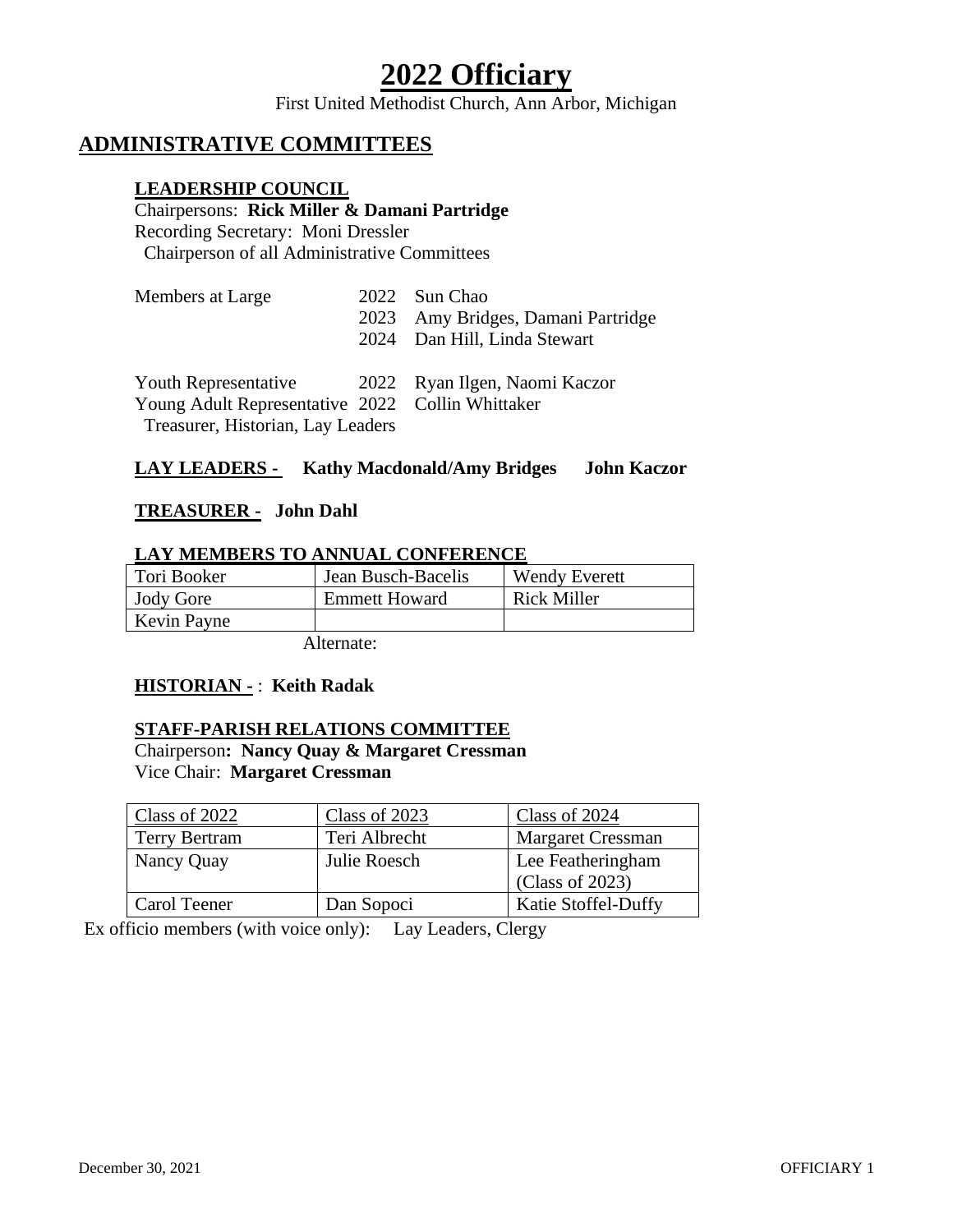# **FINANCE COMMITTEE**

Chairperson*:* **Ted Brokaw** Vice Chair: Staff: Marty Javornisky

| Class of 2022         | Class of 2023         | Class of 2024 |
|-----------------------|-----------------------|---------------|
| <b>Brandt Coultas</b> | Chris Brewer          | Greg Hulbert  |
| Elaine Logan          | <b>Steve Olech</b>    | Ken Westerman |
| Larry Merritt         | <b>Ingrid Sheldon</b> | John Wilson   |
|                       |                       |               |

Ex Officio Members (with voice only): Clergy, Staff, Treasurer

#### **TRUSTEES**

Chairperson: Anne Cox Vice Chairperson: Kendra Kerr Corporate Secretary: John Kline Staff: Marty Javornisky

| Class of 2022 | Class of 2023      | Class of 2024 |
|---------------|--------------------|---------------|
| Tom Hams      | <b>Rick DeHart</b> | Hal Brannan   |
| Peter Logan   | Kendra Kerr        | Anne Cox      |
| Dave Moore    | John Kline         | Peter DeHart  |
|               |                    |               |

*Wesley Foundation Representative: supplied*

Ex Officio Members (with voice only): Clergy, Staff, Wesley Foundation Representative

#### **COMMITTEE ON LAY LEADERSHIP**

Facilitator: Pastor Shonagh Taruza

| Class of 2022       | Class of 2023   | Class of 2024     |
|---------------------|-----------------|-------------------|
| Phyllis Hill        | Ruth Ann Church | Jean Bush-Bacelis |
| Kevin Payne         | Tom Jackson     | Elaine Shaw       |
| <b>Sally Walker</b> | Jen Sopoci      | Melanie Snook     |

#### **STEWARDSHIP**

Pastor Business Manager Treasurer Finance Chair

#### **ENDOWMENT**

John Dahl – Chair George Gilligan Bill Houghton Bill Seitz Leo Shedden Dick Theile (includes Treasurer, Finance Chair and Trustees Chair)

#### **MORTGAGE**

Mark Baily - Chair Carl Constant Finance Chair Trustee Chair Treasurer

#### **INSURANCE**

Carl Constant - Chair Stan Watson (includes Treasurer, Finance Chair and Trustees Chair)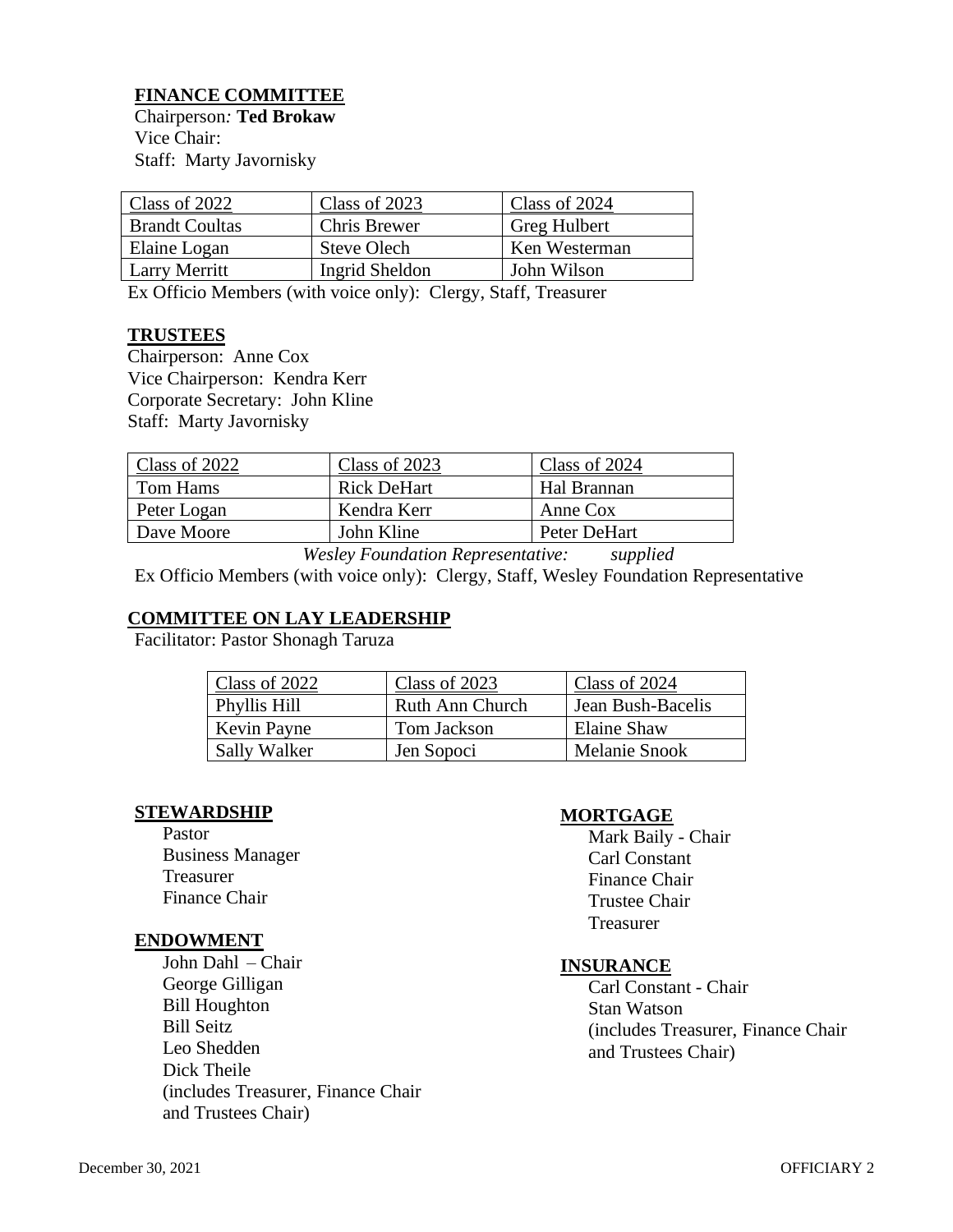# **MEMORIAL GARDEN**

Candie Sorenson - Chair Marilyn Chasteen - Vice-Chair Claire Dahl -Secretary John White – Treasurer Carol Phillips – Corresponding Secretary Elaine Fisher – Garden Coordinator Linc Poley – Architect

| <b>Kim Hussey</b> | <b>Betsy Kincaid</b> | <b>Kath Lawless</b> |
|-------------------|----------------------|---------------------|
| Debby Nicholas    | Fran Wicks           | Pat Wilson          |

# **PROGRAM COMMITTEES**

*These committees do not follow the same 3-year graduation rule as our administrative committees. In fact some of these committees require a needed continuity that necessitates knowledgeable, "permanent" people. Also required is a passion and interest, with an open-ended membership for freshness, efficiency, and due diligence.*

#### **ACCESS TEAM**

| Linda Brokaw     | Dee Chapell         | Paul Duemler |
|------------------|---------------------|--------------|
| Janet Fogler     | <b>Billy Keener</b> | Amy Kennedy  |
| Karen Kurcz      | Mary McClusky       | Julie Roesch |
| <b>Bob Spaly</b> | Jenn Turner Dold    |              |

# **COMMUNICATIONS TEAM**

| Leanne Gee | Alyssa Jeffries | Sheila Waterhouse |
|------------|-----------------|-------------------|
| John White |                 |                   |

#### **COMMUNICATIONS TEAM - WEBSITE**

| Sun Chao             | <b>Wendy Everett</b> | Dan Hill             |
|----------------------|----------------------|----------------------|
| <b>Emmett Howard</b> | Elaine Logan         | <b>Jeff Mortimer</b> |
| Claire Nicholas      | <b>Beth Pascoe</b>   | Shonagh Taruza       |

#### **JUSTICE LEAGUE**

| Tori Booker | <b>Ted Brokaw</b>     | <b>Wendy Everett</b> |
|-------------|-----------------------|----------------------|
| Jo Goodrich | <b>Lynn Palacios</b>  | <b>James Pauer</b>   |
| Lynne Pauer | <b>Shonagh Taruza</b> |                      |

#### **RESOURCES TEAM**

| Maria Bertram | Anne Cox           | Moni Dressler |
|---------------|--------------------|---------------|
| Elaine Fisher | John Kaczor        | John Kline    |
| Nancy Lynn    | Nancy Quay         | Keith Radak   |
| Carol Teener  | <b>Kasey Vliet</b> | Kirk Westphal |

#### **SMALL GROUP LEADERS**

| Pat Carson     | Claire Casselman   | Sarah Christensen  |
|----------------|--------------------|--------------------|
| Jan Fogler     | Debbie Houghton    | Mary McClusky      |
| Beth McKaig    | <b>Beth Pascoe</b> | <b>Wendy Payne</b> |
| Phyllis Rector | Julie Roesch       | Elaine Shaw        |